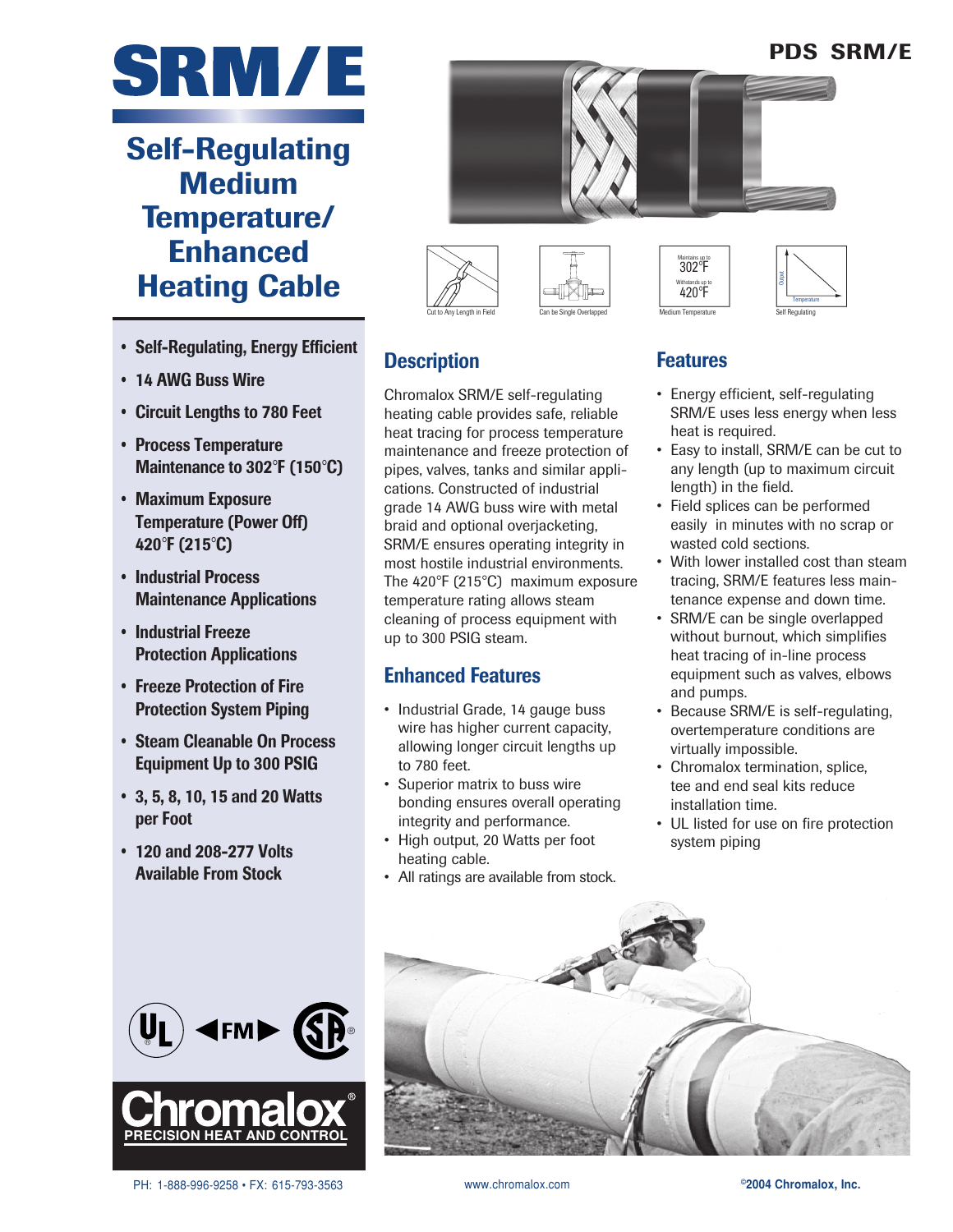# **SRM/E — Self-Regulating Medium Temperature/Enhanced Heating Cable**

### **Construction**



| Twin 14 AWG Copper Buss Wires  Provide reliable electrical current | capability.                                                                                                                                                                                                                            |
|--------------------------------------------------------------------|----------------------------------------------------------------------------------------------------------------------------------------------------------------------------------------------------------------------------------------|
| <b>Semiconductive Polymer</b>                                      | . "Self-Regulating" component of the<br>cable, its electrical resistance varies with<br>temperature. As process temperature<br>drops, the core's heat output increases;<br>as process temperature rises, the heat<br>output decreases. |
| <b>High Temperature</b>                                            | . Flame retardant, electrically insulates<br>the buss wires and matrix, and provides<br>corrosion resistance.                                                                                                                          |
|                                                                    | . Provides additional mechanical protection<br>in any environment, and a positive ground<br>path.                                                                                                                                      |
| <b>High Temperature</b><br>(Optional)                              | Corrosion resistant. flame retardant<br>overjacket is highly effective in most<br>hostile, chemically active environments.<br>It also protects against abrasion and                                                                    |

# **Approvals**

**FM -** Factory Mutual approved for ordinary areas.

UL Listed, CSA Certified for ordinary areas.

UL Listed for fire protection system piping FM approved for hazardous (classified) areas when used with Chromalox accessories:

- Class I, Div. 2, Groups B, C, D (gases, vapors)
- Class II, Div. 2, Groups F, G (combustible dust)
- Class III, Div. 2 (easily ignitable fibers and filings)
- 3, 5 and 8 Watt rated T3 Temperature Class

• 10,15 and 20 Watt rated T2D Temperature Class **CSA** Certified for hazardous (classified) areas when used with Chromalox accessories:

- Class I, Div. 2, Groups A, B, C, D
- Class II, Div. 2, Groups F, G
- Temperature Class T3\*

\*Exception: Cable surface temperature shall not exceed 190°C in Class II, Div. 2, Group F; 165°C in Class II, Div. 2, Group G.

# **Applications**

- Process Temperature Maintenance
- Hydrocarbon and Chemical Product Piping
- Freeze Protection of Periodically Steam-Cleaned Pipes
- Freeze Protection of Fire Protection System Piping
- Fluid Flow and Viscosity Maintenance



impact damage.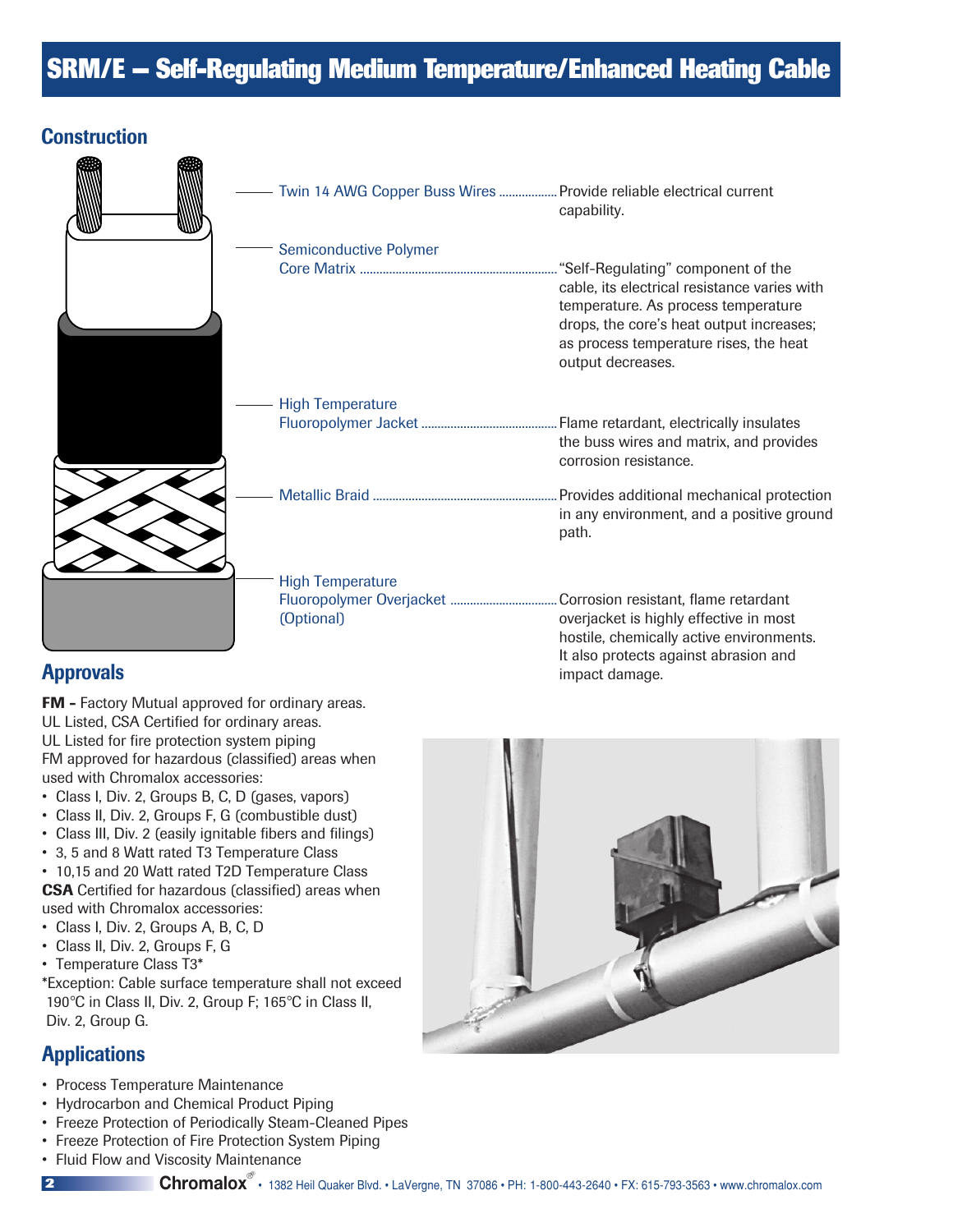## **Heating Cable System Design**

#### **1. Calculate Heat Loss**

Using the Chromalox Design Guide (PJ304) for Heat Tracing, calculate the heat loss of the system. To calculate the heat loss (Watts) you will need to know pipe diameter, insulation type and thickness, minimum ambient temperature and the pipe maintenance temperature.

#### **2. Select Cable Rating**

After calculating the heat loss in the pipe and adjusting for any application deviations, you may determine which cable rating to choose. Using the SRM/E Thermal Output Ratings graph, select the lowest cable rating that will provide the output required to offset the heat-loss at the desired maintenance temperature. Adjust the cable output for line voltage if necessary. Consult output wattage at alternative voltage table on page 5.

# **24 Cable Output vs. Temperature 20 20 W/Ft. 16** Heat Output (W/Ft.) **Heat Output (W/Ft.) 15 W/Ft. 12 10 W/Ft. 8 8 W/Ft. 5 W/Ft.**  $\overline{\phantom{0}}$ **4 3 W/Ft. 0 30 50 70 90 110 130 150 170 190 210 230 250 270 290 310 Pipe Temperature (**°**F)**

#### **Thermal Output Ratings On Insulated Metal Pipe**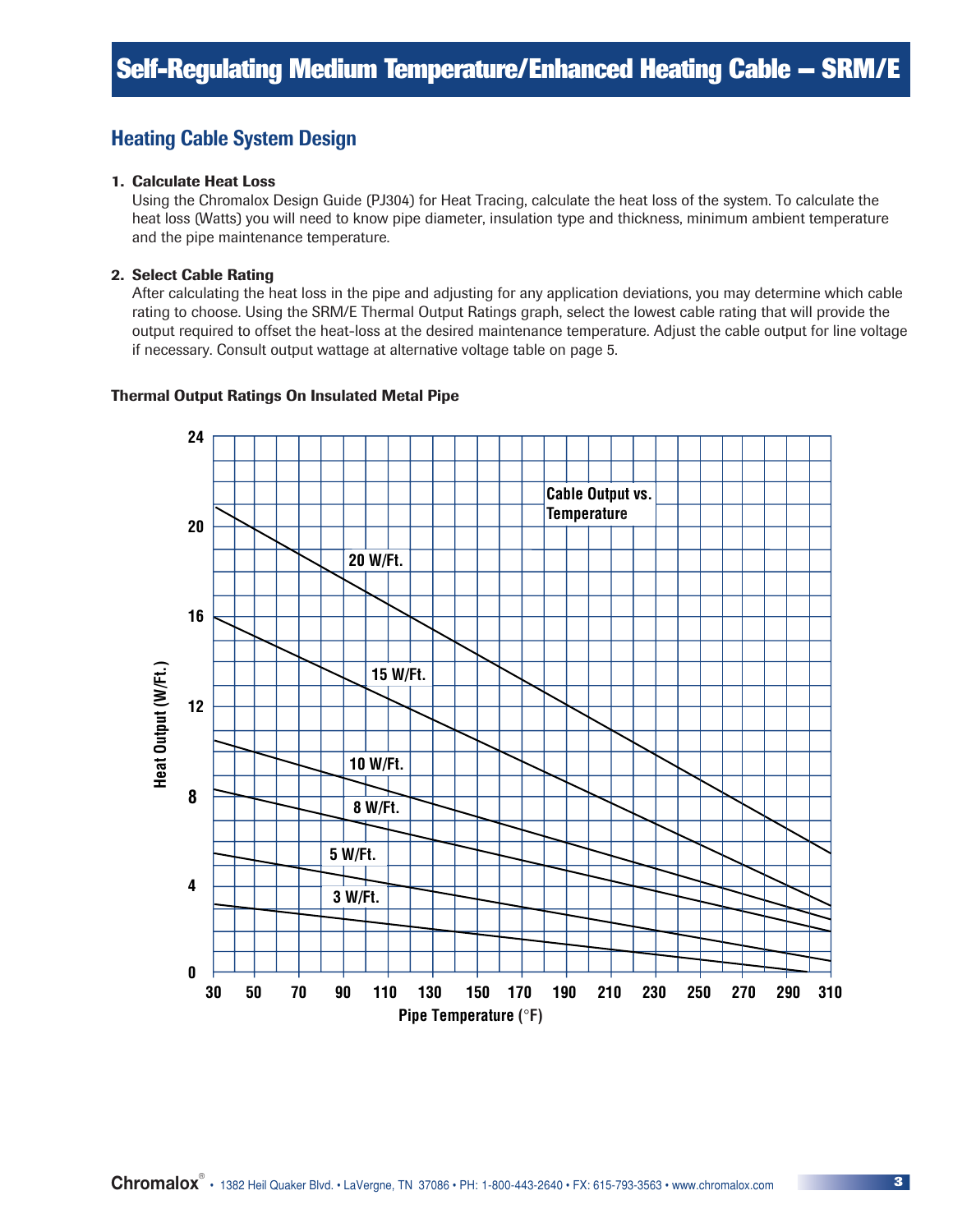# **SRM/E — Self-Regulating Medium Temperature/Enhanced Heating Cable**

Nominal

### **Specifications**

| <b>Cable Ratings</b>                                                                                                                  | Output @ 50°F | <b>INUITIIITI</b> dI<br>Voltage | Maximum Circuit Length*<br>(Ft.)<br>385<br>780 |  |
|---------------------------------------------------------------------------------------------------------------------------------------|---------------|---------------------------------|------------------------------------------------|--|
| <b>Model Number</b>                                                                                                                   | (W/Ft.)       | (Vac)                           |                                                |  |
| <b>SRM/E 3 -1C</b>                                                                                                                    | 3             | 120                             |                                                |  |
| <b>SRM/E 3 -2C</b>                                                                                                                    | 3             | 240                             |                                                |  |
| <b>SRM/E 5 -1C</b>                                                                                                                    | 5             | 120                             | 375                                            |  |
| <b>SRM/E 5 -2C</b>                                                                                                                    | 5             | 240                             | 750                                            |  |
| <b>SRM/E 8 -1C</b>                                                                                                                    | 8             | 120                             | 325                                            |  |
| <b>SRM/E 8 -2C</b>                                                                                                                    | 8             | 240                             | 600                                            |  |
| SRM/E 10 -1C                                                                                                                          | 10            | 120                             | 250                                            |  |
| SRM/E 10 -2C                                                                                                                          | 10            | 240                             | 490                                            |  |
| SRM/E 15 -1C                                                                                                                          | 15            | 120                             | 210                                            |  |
| SRM/E 15 -2C                                                                                                                          | 15            | 240                             | 420                                            |  |
| SRM/E 20 -1C                                                                                                                          | 20            | 120                             | 160                                            |  |
| SRM/E 20 -2C<br>20<br>★∩eer chemical construire a femine chemical chemical chemical construction constructed effective language effec |               | 240                             | 350                                            |  |

\*See chart on page 4 for maximum circuit lengths by start-up temperature and circuit breaker size.

#### **Output Wattage at Alternate Voltages (50**°**F) W/Ft.**

| <b>Cable Rating</b> | 208 Volts | 220 Volts | 277 Volts |
|---------------------|-----------|-----------|-----------|
| SRM/E 3             | 2.31      | 2.55      | 3.90      |
| SRM/E 5             | 3.85      | 4.25      | 6.45      |
| SRM/E 8             | 6.40      | 6.88      | 10.24     |
| <b>SRM/E 10</b>     | 8.30      | 8.80      | 12.50     |
| <b>SRM/E 15</b>     | 12.75     | 13.50     | 18.45     |
| <b>SRM/E 20</b>     | 17.60     | 18.40     | 24.40     |

### **Model Numbers**



#### **SRM/E**

Self-Regulating, Medium Temperature/Enhanced Heating Cable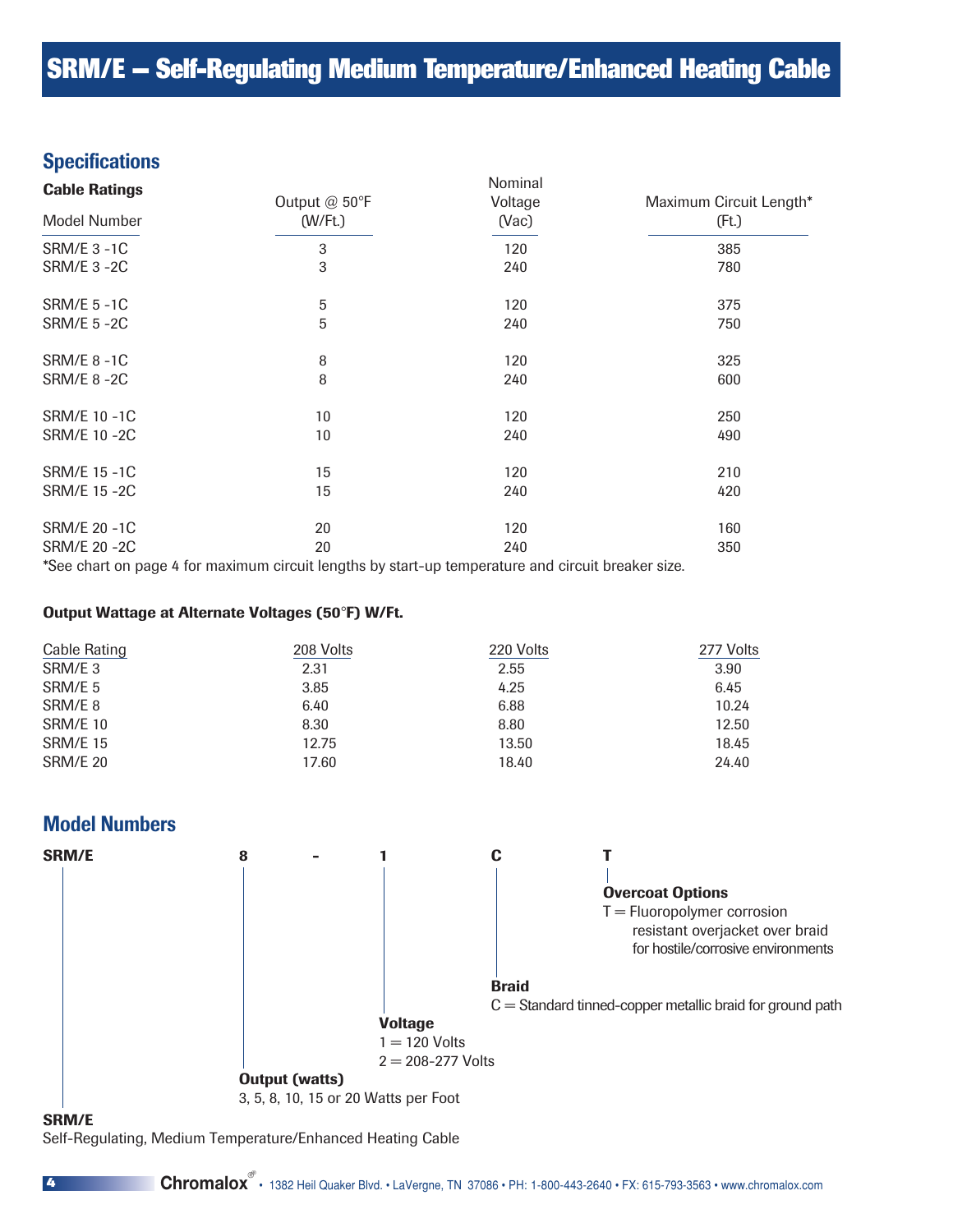# **Specifications**

| <b>Cable Ratings</b> | Output @ 50°F                                                                                     | Nominal<br>Voltage | Maximum Circuit Length*<br>(Ft.)<br>385 |  |
|----------------------|---------------------------------------------------------------------------------------------------|--------------------|-----------------------------------------|--|
| Model Number         | (W/Ft.)                                                                                           | (Vac)              |                                         |  |
| <b>SRM/E 3 -1C</b>   | 3                                                                                                 | 120                |                                         |  |
| <b>SRM/E 3 -2C</b>   | 3                                                                                                 | 240                | 780                                     |  |
| <b>SRM/E 5 -1C</b>   | 5                                                                                                 | 120                | 375                                     |  |
| <b>SRM/E 5 -2C</b>   | 5                                                                                                 | 240                | 750                                     |  |
| <b>SRM/E 8 -1C</b>   | 8                                                                                                 | 120                | 325                                     |  |
| <b>SRM/E 8 -2C</b>   | 8                                                                                                 | 240                | 600                                     |  |
| SRM/E 10 -1C         | 10 <sup>°</sup>                                                                                   | 120                | 250                                     |  |
| SRM/E 10 -2C         | 10 <sup>°</sup>                                                                                   | 240                | 490                                     |  |
| SRM/E 15 -1C         | 15                                                                                                | 120                | 210                                     |  |
| <b>SRM/E 15 -2C</b>  | 15                                                                                                | 240                | 420                                     |  |
| SRM/E 20 -1C         | 20                                                                                                | 120                | 160                                     |  |
| SRM/E 20 - 2C<br>20  |                                                                                                   | 240                | 350                                     |  |
|                      | *See abort an nage 4 for maximum girouit longthe by start up temperature and girouit broaker size |                    |                                         |  |

\*See chart on page 4 for maximum circuit lengths by start-up temperature and circuit breaker size.

#### **Output Wattage at Alternate Voltages (50**°**F) W/Ft.**

| 208 Volts | 220 Volts | 277 Volts |
|-----------|-----------|-----------|
| 2.31      | 2.55      | 3.90      |
| 3.85      | 4.25      | 6.45      |
| 6.40      | 6.88      | 10.24     |
| 8.30      | 8.80      | 12.50     |
| 12.75     | 13.50     | 18.45     |
| 17.60     | 18.40     | 24.40     |
|           |           |           |

#### **Model Numbers**



#### **SRM/E**

Self-Regulating, Medium Temperature/Enhanced Heating Cable